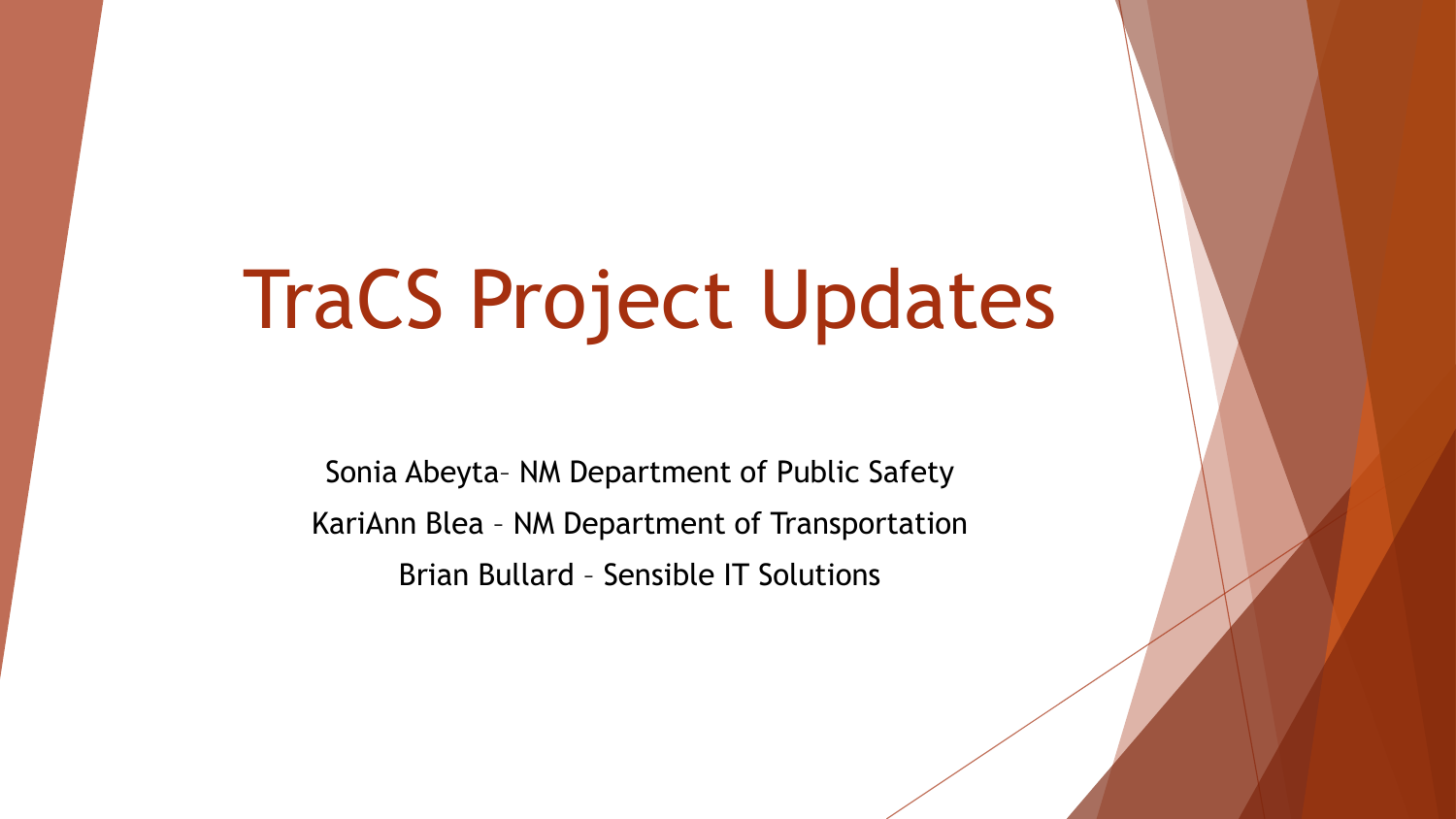## **TraCS Projects:**

| Magistrate Court interface with TraCS                                                                                                                           | e-citation project for all Magistrate Courts to receive electronic citations from TraCS.<br>Phase I - field data will be submitted electronically to the AOC Odyssey system. (Completed)<br>Phase II - Image of citation will be submitted electronically to the AOC Odyssey system. -<br>(Completed)<br>Phase III - NTC will be submitted electronically to the AOC Odyssey system. (Completed)<br>Phase IV - external LEA's will submit UTC's electronically to the AOC Odyssey system. -<br>Rio Arriba SO is our pilot agency. Go live ETA Q4 2021 |
|-----------------------------------------------------------------------------------------------------------------------------------------------------------------|-------------------------------------------------------------------------------------------------------------------------------------------------------------------------------------------------------------------------------------------------------------------------------------------------------------------------------------------------------------------------------------------------------------------------------------------------------------------------------------------------------------------------------------------------------|
| Driver/Vehicle Examination Report Form (DVER)<br>Formerly known as the VSIS Form<br>NMSP/CVE will be one of the first in the Nation's to<br>get this completed. | Phase I: The NM Driver/Vehicle Examination Report (DVER) is used for CVE officers to complete<br>CMV inspections and electronically submit the data to the Federal SAFETYNET database.<br>(Completed)<br>Phase II: Working with TEG vendor to provide an interface between TraCS and SAFER for CMV<br>inspection and crash reports to be submitted electronically to their database. (Completed)<br>Phase III: FMCSA GEIR Database Queries<br>Phase IV: Update CVE Roadside Violations                                                                |
| <b>MVD PA Interface</b>                                                                                                                                         | MVD will create an interface to TraCS to push all PA citations electronically to the MVD Tapestry<br>system. (via web service at MVD) (Completed)                                                                                                                                                                                                                                                                                                                                                                                                     |
| APD multilingual UTC                                                                                                                                            | Phase I - APD has requested to include multilingual UTC in TraCS. (Completed)<br>Phase II - APD has requested to add Navajo translation to UTC in TraCS. Currently waiting on<br>translation from APD, ETA Q1 2022                                                                                                                                                                                                                                                                                                                                    |
| NMSP Mark43 RMS Project                                                                                                                                         | Phase I - Turn on NMSP RMS feature in TraCS. (Completed)<br>Phase II - NMSP has agreed to share data using new CAD/RMS program by Mark43. Once the<br>contract is signed by Mark43, we will work with the vendor to determine interface<br>requirements to/from CAD/RMS. ETA for completion Q2 2023                                                                                                                                                                                                                                                   |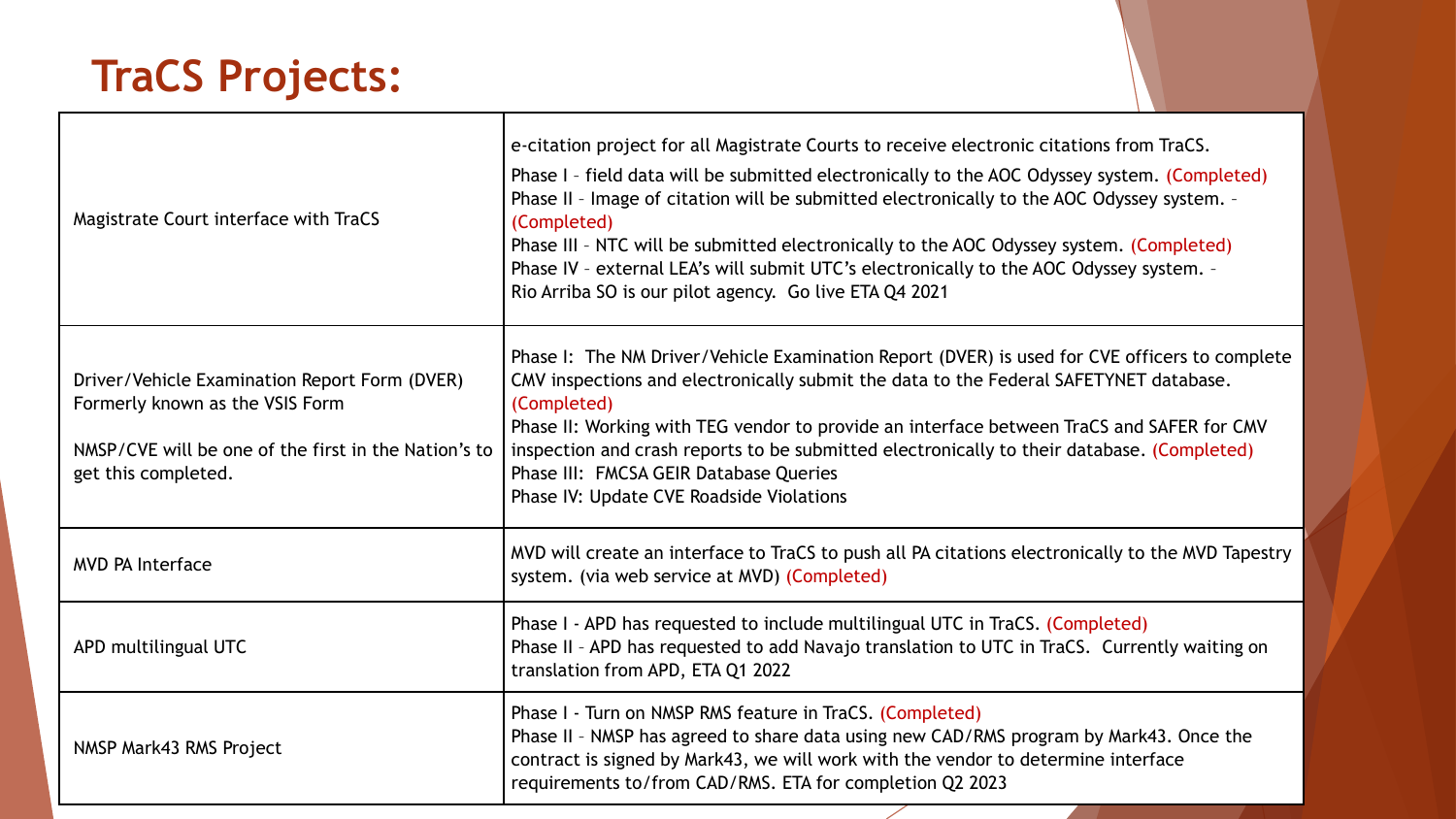## **TraCS Projects:**

| NMSP GPS TraCS Project                    | Phase I: Automatically upload GPS data to TraCS for UTC. (Completed)<br>Phase II: Automatically upload GPS data for new DVER form as well as NMDWI<br>form. (Completed)                                                                                                     |
|-------------------------------------------|-----------------------------------------------------------------------------------------------------------------------------------------------------------------------------------------------------------------------------------------------------------------------------|
| NMSP Data transfer from TraCS to UNM EDAC | Automatically transfer UTC/DWI/UCR data fields to UNM EDAC on a weekly<br>basis. Earth Data Analysis Center (Completed)                                                                                                                                                     |
| APD onboard to DPS TraCS Model            | APD servers will be migrated to the new DPS APD servers for TraCS. Brian is<br>working through an issue with the Location Migration Tool. Working with DPS<br>Server team to setup a SFTP server to troubleshoot issue and send files to<br>TEG. ETA for completion Q2 2022 |
| <b>NIBRS</b>                              | Working with Sensible IT Solutions to configure the new NIBRS form in TraCS<br>as well as develop an interface to upload the data elements from TraCS to the<br>DPS NIBRS solution. ETA for completion Q4 2021.                                                             |
| <b>LEA RMS Project</b>                    | All TraCS agencies have the RMS feature within their agency. The next step is<br>to setup sharing between agencies who have opted into the RMS project.<br>ETA for this is Q2 2022.                                                                                         |